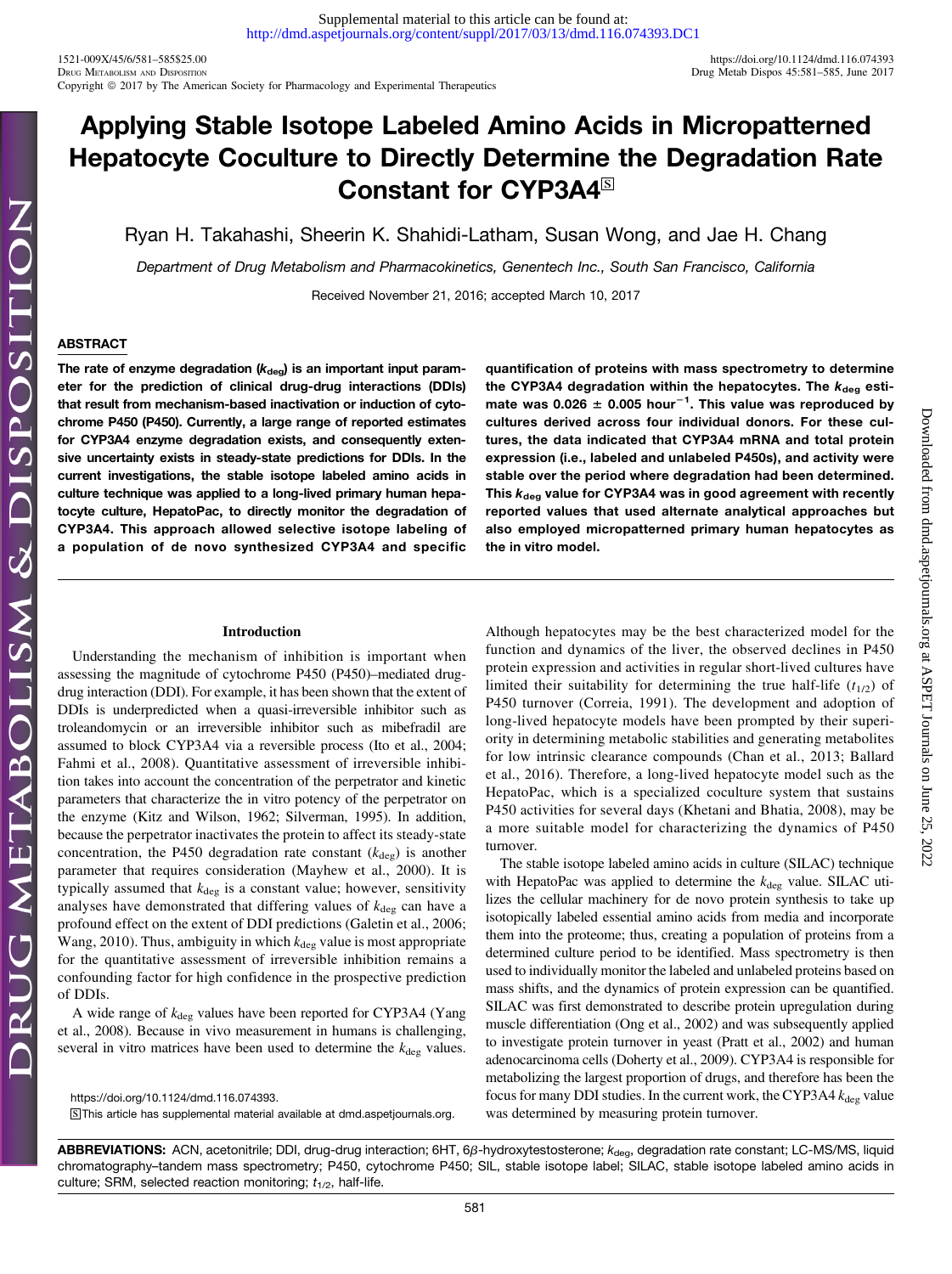#### Material and Methods

**Materials Used.** <sup>13</sup>C<sub>6</sub> Arginine and <sup>13</sup>C<sub>6</sub> lysine were purchased from Cambridge Isotope Laboratories (Tewksbury, Massachusetts). Testosterone, 6 $\beta$ -hydroxytestosterone (6HT), and d<sub>7</sub>-6HT were purchased from Sigma-Altrich (St. Louis, MO), Cerilliant (Round Rock, TX), and Corning/Gentest (Woburn, OH), respectively. The stable isotope labeled peptides  $[Arg(U^{13}C_6, ^{15}N_4)]$  used as internal standards were custom synthesized with purities >95% by CPC Scientific Inc. (Sunnyvale, CA) or New England Peptide (Gardner, MA). All other chemicals were purchased from vendors at the reagent grade or better.

Cell Cultures. Human HepatoPac cultures were prepared and maintained by Hepregen (Medford, MA). Four individual donors of hepatocytes (3121A, 3121B, 4202, and 4297) (donor information provided in [Supplemental Table 1\)](http://dmd.aspetjournals.org/lookup/suppl/doi:10.1124/dmd.116.074393/-/DC1) were tested with 32,000 hepatocytes seeded to each well of a 24-well plate. In preliminary experiments, cell samples at days 3 and 7 following setup of the cultures were collected. Increasing incorporation of heavy amino acids was observed between days 3 and 7 and to a much lesser extent between days 7 and 10, indicating that steady state had been reached by day 7 (data not shown). However, to ensure steady-state conditions, the cocultures were maintained with the stable isotope label for 10 days before initiating the experiment by replacing them with a nonstable isotope label. For seeding and maintenance of the cultures until day 10 of the culture, proprietary seeding and maintenance media were prepared by replacing the lysine and arginine with their stable isotope  ${}^{13}C_6$  labeled equivalents. Media changes were conducted every other day. On day 10 of the culture, the stable isotope label (SIL)–containing media was replaced with the non-SILcontaining regular maintenance media and changed every other day. At the termination of a culture, CYP3A4 activities were determined followed by collection of HepatoPac lysates. In triplicate, four wells were pooled in a single volume for each donor at each time point. The medium was removed from the culture and the cells in each well were washed with phosphate-buffered saline. Collection buffer (200  $\mu$ l; 1 mM EDTA, 0.1 mM dithiothreitol, 2  $\mu$ g/ml leupeptin, 250 mM sucrose, and 150 mM KCl, pH 7.4) was added to one cell and the well contents were scraped. The cell suspension was transferred to the next well and collection was repeated until four wells were pooled. The wells were washed with an additional 200  $\mu$ l volume of buffer to collect residual cells, and the cell suspension and wash were pooled and stored at  $-80C$  until analysis.

CYP3A4 Activity Measurement. CYP3A4 activity was measured by monitoring the formation of 6HT from each cell culture immediately prior to cell collection and lysis as described previously (Halladay et al., 2012). Testosterone solution was prepared in serum-free media at a final concentration of 200  $\mu$ M. The medium was removed from the wells and 300  $\mu$ l of testosterone solution was added to the hepatocytes. The plates were incubated for 1 hour at 37 $\degree$ C with 10% CO<sub>2</sub>. The supernatants were collected and stored at  $-80\degree$ C until analysis. For analysis, the HepatoPac testosterone supernatants were diluted 50 with water:acetonitrile (ACN) (3:1 by volume) that contained 1  $\mu$ M d<sub>7</sub>-6HT as an internal standard. The formation of 6HT was measured by liquid chromatography–tandem mass spectrometry (LC-MS/MS) by selected reaction monitoring (SRM) in positive ion electrospray mode [305.5  $\rightarrow$  269.1 and 312.5  $\rightarrow$ 276.1 ( $d_7$  internal standard)] using a 5500 QTRAP (AB Sciex, Foster City, CA) attached to a CTC PAL Autosampler (LEAP Technologies, Carrboro, NC) with a 1290 pump (Agilent, Santa Clara, CA). Samples were injected to a Kinetex XB-C18 1.7  $\mu$ m, 50  $\times$  2.1 mm, column (Phenomenex, Torrance, CA) and chromatographed with a gradient elution of water and ACN containing 0.1% formic acid. The flow rate was 0.75 ml/min over a total run time of 3.5 minutes. Concentrations were calculated by comparing the samples against a calibration curve of 6HT constructed by weighted  $(1/x^2)$  linear regression of analyte-tointernal standard peak area ratio versus nominal concentrations (0.1–100  $\mu$ M). In vitro formation rates were calculated from the concentration of metabolite formed in 60 minutes by 32,000 hepatocytes and scaled to one million hepatocytes.

LC-MS/MS Measurement of P450 Proteins. Pellets of the HepatoPac lysates (125  $\mu$ l) were prepared by centrifuging aliquots of the samples at 9000g for 20 minutes at 4°C. The supernatants were removed, which showed no detectable P450 protein in the pilot experiments. The trypsin digestion procedure employed is similar to that reported by other investigators for the absolute quantification of hepatic P450s (Wang et al., 2008; Michaels and Wang, 2014). The sample pellets were resuspended in ammonium bicarbonate buffer (50 mM)

and proteins (target 40  $\mu$ g) were denatured by adding dithiothreitol (13.3 mM final) and heating to  $60^{\circ}$ C for 60 minutes. Samples were alkylated with the addition of iodoacetamide (19.3 mM final), left in the dark at room temperature for 30 minute, and then digested with trypsin (400 ng, 1:100 trypsin: protein) overnight at 37°C. An internal standard solution of ACN containing 0.2 fmol of  ${}^{13}C_6{}^{15}N$ -labeled peptide (EVTNFLR) was added to the samples and then the samples were centrifuged and the supernatants were removed for analysis. Samples were analyzed by LC-MS/MS using the setup as described for monitoring 6HT. Samples were injected to a Kinetex XB-C18 2.6  $\mu$ m,  $100 \times 2.1$  mm, column (Phenomenex). The solvent gradient started at 95% A (water containing 0.1% formic acid)/5% B (ACN containing 0.1% formic acid), which was held for 2 minutes, and was then increased to 20% B at 25 minutes and 50% B at 28 minutes before the column was flushed with 98% B and re-equilibrated at 5% B. The flow rate was 0.65 ml/min over a total run time of 35 minutes. Four unique peptides (amino acids 131–141, 244–250, 380–390, and 407–413) were selected to monitor CYP3A4 based on their selectivity, stability, and reproducible release with trypsin digestion. The identity of the peptides and their SRM parameters used for LC-MS/MS protein measurements are provided in [Supplemental Table 2](http://dmd.aspetjournals.org/lookup/suppl/doi:10.1124/dmd.116.074393/-/DC1). SRM data were imported into Skyline (MacCoss Lab Software, Seattle, WA) for processing. The most intense SRM was used for quantitation and two other SRMs were used as qualifier transitions ([Supplemental Fig. 1\)](http://dmd.aspetjournals.org/lookup/suppl/doi:10.1124/dmd.116.074393/-/DC1). To calculate P450 expression, the ratio of the unlabeled or SIL-containing peptide to the internal standard peptide was multiplied by 0.2 fmol (single point calibration) and scaled to one million hepatocytes.

mRNA Determination. Aliquots of the HepatoPac lysates were used for determination of P450 mRNA levels. The cell lysates were combined with  $100 \mu$ l of Procarta cell lysis buffer. A QuantiGene Plex 2.0 Assay Kit based on the bead technology from Affymetrix (Santa Clara, CA) was used in a similar manner as previously described (Halladay et al., 2012). The mRNA measurements for CYP3A4 were normalized to those for glyceraldehyde-3-phosphate dehydrogenase, and the normalized expression was reported relative to day 10 for the same hepatocyte donor.

Data Analysis and Half-Life Calculations. For each sample at a specific time point, the peak areas for corresponding unlabeled and SIL-containing peptides were summed. The peak area for the SIL-containing peptide, which corresponded to the pre-existing P450, was then calculated as a percentage of the total P450. The resulting percentage of existing peptide/protein remaining was transformed by taking the natural logarithm plotted against time. The half-life values were derived  $[t_{1/2} = -\ln(2)/k]$  from the slope of the line (k) determined by linear regression using Prism 6 (GraphPad, San Diego, CA). When calculating the slope, each measurement was normalized by the total protein level and degradation was calculated from the percentage of depletion over time as required for this first-order kinetic process. Therefore, determinations



Fig. 1. Representative CYP3A4 stability data for human HepatoPac cocultures through the time period used for P450 degradation rate determinations. Data are mean from  $n = 3$  replicates with error bars indicating S.D. mRNA expressions are normalized to day 10 (left axis) and CYP3A4 activity (measured as testosterone-6*B*hydroxylation) and protein expression (right axis) are normalized to one million hepatocytes. Protein expressions were determined by mass spectrometry–determined abundance of peptide EVTNFLR relative to stable isotope  $($ <sup>13</sup>C<sub>6</sub><sup>5</sup>N) labeled peptide used as an internal standard calibrator. Data shown are for one hepatocyte donor (3121A).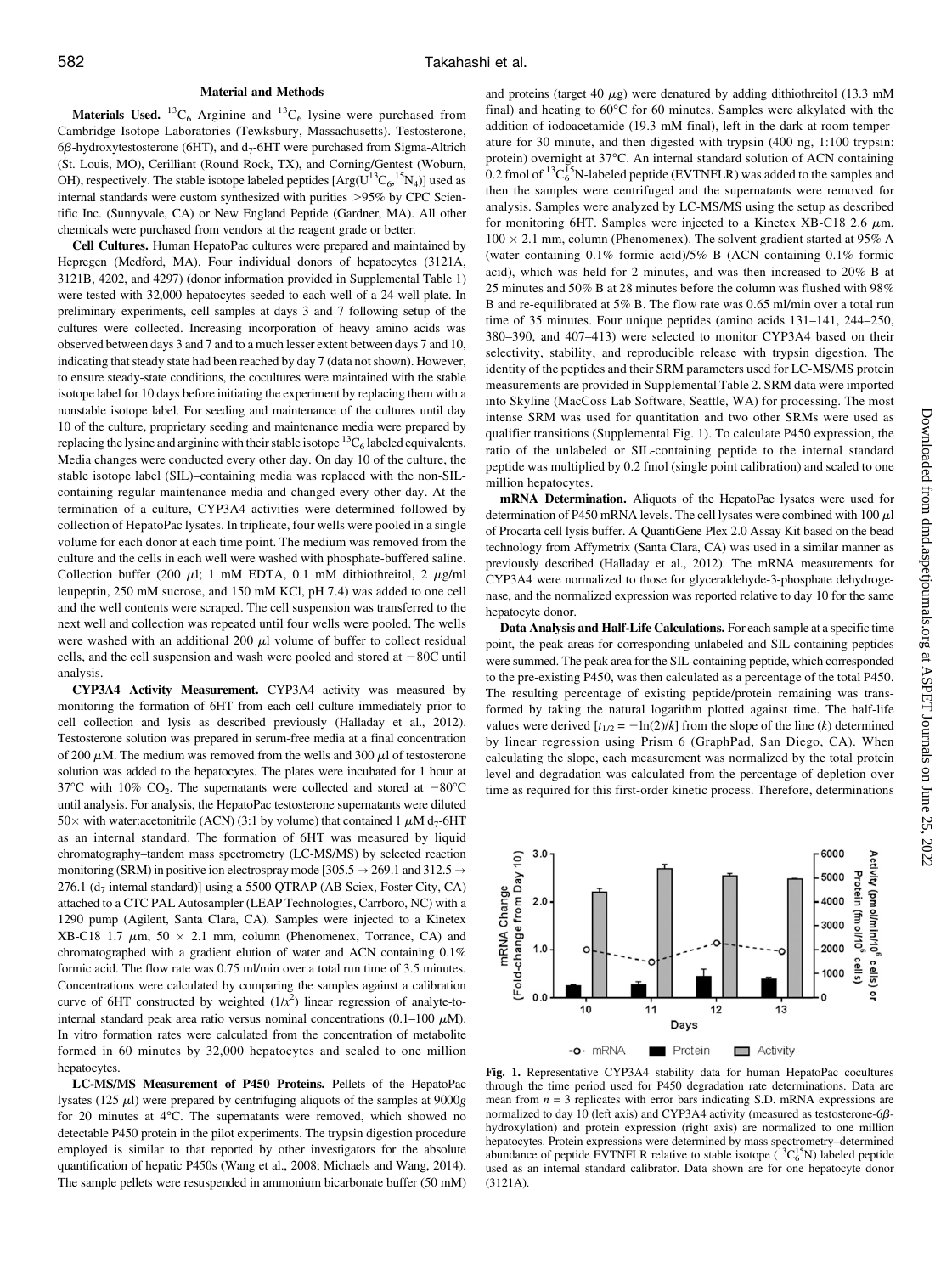

Fig. 2. P450 degradation of CYP3A4 as measured by SIL-containing peptide depletion for four donors with protein-specific peptides: (A) SLLSPTFTSGK, (B) EVTNFLR, (C) VEINGMFIPK, and (D) YWTEPEK. Labeled peptide abundances are expressed as percentages of the total measured peptide,  $n = 3$  per time point with error bars representing S.D. Days are marked from the start of the HepatoPac cultures with SIL amino acids supplemented for days 0–10. Each line represents the linear regression for an individual donor from which the slope was used to calculate the protein  $t_{1/2}$ .

of  $k_{\text{deg}}$  and  $t_{1/2}$  were independent of the absolute expression levels since the percentages of population protein (% heavy peptide) were determined and used to calculate the rates of protein turnover.

# Results and Discussion

Stability Assessment of HepatoPac Cultures. There have been multiple publications that have demonstrated P450 levels in HepatoPac cultures reach steady state by day 10. For example, HepatoPac cocultures have been extensively characterized to show that there is sustained and stable expression and activities of P450s by day 7 (product information sheet). In addition, in their determination of  $k_{\text{deg}}$ , Ramsden et al. (2015) and Dixit et al. (2016) maintained the HepatoPac cultures for 9 days before starting their treatment. Ramsden et al. (2015) provided more detail to confirm that P450 was at steady state by showing that there were no significant differences in CYP3A4 activity from day 7 to 28 (i.e.,  $\langle 20\% \rangle$ , but that the biggest differences (i.e.,  $>40\%$ ) were observed only between days 7 and 8 and after day 20. In addition to these reports, preliminary experiments from this laboratory demonstrated stable cultures in SILAC conditions with visual inspection of cell morphology and measurement of cell viability by ATP presence (inhouse data). In the current experiments, mRNA, protein, and activity of CYP3A4 were monitored to confirm the stability of the hepatocyte culture over the experimental time frame (Fig. 1; [Supplemental Table 3](http://dmd.aspetjournals.org/lookup/suppl/doi:10.1124/dmd.116.074393/-/DC1)). The mean CYP3A4 content in HepatoPac was estimated to be 401–703 pmol per million hepatocytes, assuming 32,000 hepatocytes per HepatoPac well. The observed rates for 6HT formation among the four donors were  $3.5-4.8$  nmol/min<sup>-1</sup> per million hepatocytes. In general, cultures with higher CYP3A4 content had correspondingly higher rates for 6HT formation. It is worth mentioning that since  $\beta$ -glucuronidase and sulfatase were not added to the incubation, the amount of total 6HT may be underestimated. However, the stability of CYP3A4 mRNA and protein give some confidence that 6HT is likely reflecting CYP3A4 activity. These readouts demonstrated that the cultures had achieved a stable expression level and function of P450s by day 10. The mRNA and protein expressions were not measured directly on the cultures. Instead, they were measured following cell lysate collection, pooling, and processing; therefore, intersample variability was expectedly higher. However, this variability would not bias the determination of degradation rates since the measured stable isotope–containing peptides were normalized to the total measured peptide for each sample.

Incorporation of SIL to CYP3A4. On day 10 of the HepatoPac culture (initial day of sample collection and protein measurement), the

### TABLE 1

#### Degradation rates ( $k_{\text{deg}}$ ) and half-lives ( $t_{1/2}$ ) determined using HepatoPac-SILAC for CYP3A4

Data were calculated from four donors and are reported as mean and S.D. The average  $k_{\text{deg}}$ and  $t_{1/2}$  values determined for the three nonarginine-containing CYP3A4 peptides were 0.023  $\pm$ 0.002 h<sup>-1</sup> and 29.7  $\pm$  2.3 hours, respectively. The  $k_{\text{deg}}$  and  $t_{1/2}$  values for the arginine-containing peptide (EVTNFLR) were 0.033  $\pm$  0.005 h<sup>-1</sup> and 21.0  $\pm$  2.6 hours, respectively. Recent  $k_{\text{deg}}$  and  $t_{1/2}$  value determinations for CYP3A4 using HepatoPac by mRNA following siRNA or interleukin 6 inhibition were  $0.0240 h^{-1}$  and 28.9 hours, respectively (Ramsden et al., 2015); and by mRNA following induction they were 0.0261  $h^{-1}$  and 26 hours, and 49 hours by activity following rifampicin induction (Dixit et al., 2016).

| P <sub>450</sub>           | Peptide <sup><math>a</math></sup>                   | $k_{\text{dec}}$                                                        | $t_{1/2}$                                               |
|----------------------------|-----------------------------------------------------|-------------------------------------------------------------------------|---------------------------------------------------------|
| CYP3A4<br>CYP3A4<br>CYP3A4 | <b>SLLSPTFTSGK</b><br><b>DVEINGMFIPK</b><br>YWTEPEK | $h^{-1}$<br>$0.023 \pm 0.002$<br>$0.023 \pm 0.001$<br>$0.023 \pm 0.001$ | h<br>$29.6 \pm 1.9$<br>$29.6 \pm 1.0$<br>$29.8 \pm 0.8$ |

<sup>a</sup>The SRM parameters of the specific peptides used for LC-MS/MS protein measurements are provided in [Supplemental Table 2.](http://dmd.aspetjournals.org/lookup/suppl/doi:10.1124/dmd.116.074393/-/DC1)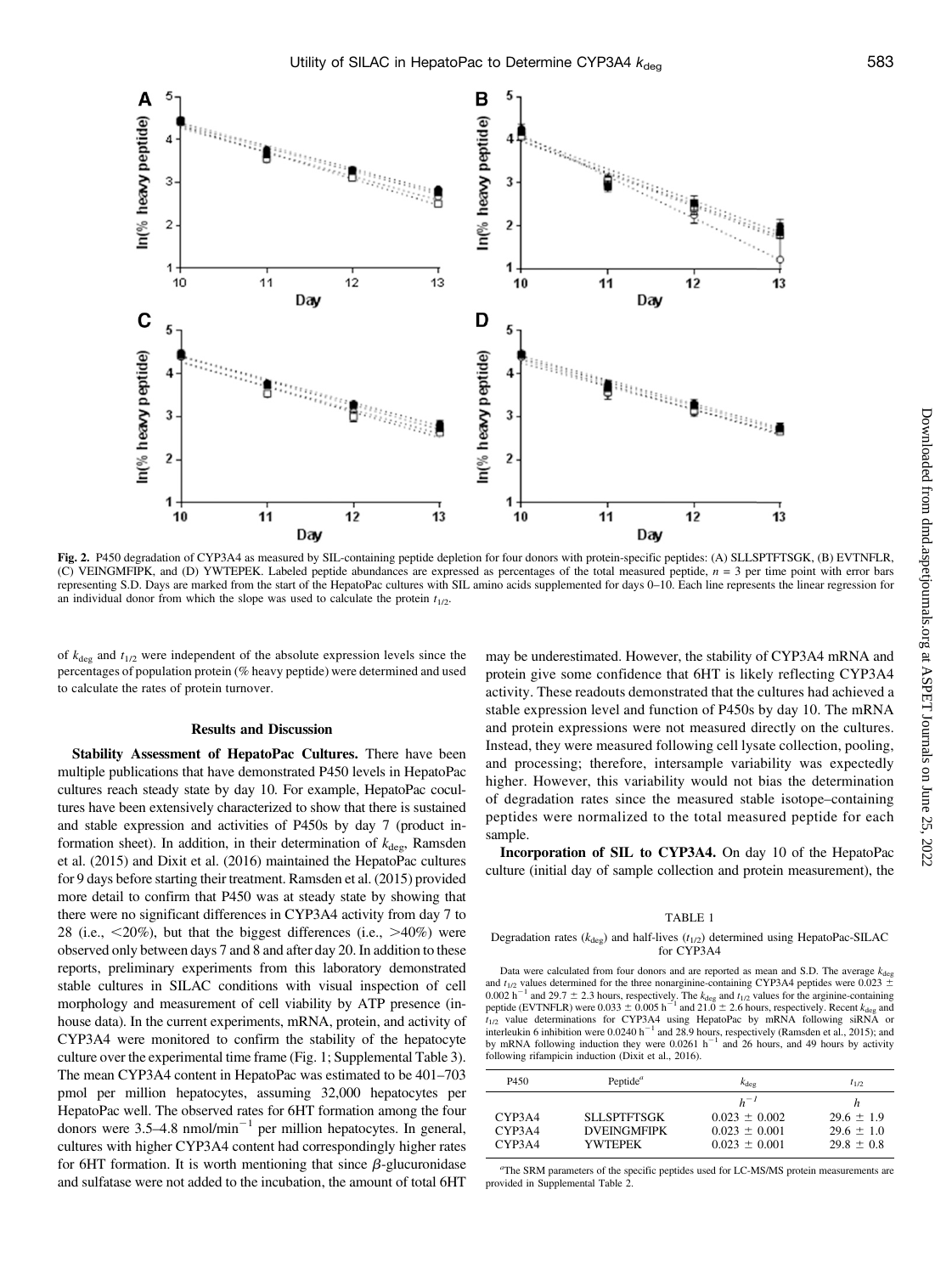mean incorporation of <sup>13</sup>C<sub>6</sub>-lysine peptides was 84.8%, and for the <sup>13</sup>C<sub>6</sub>arginine peptide it was 66.2%. On day 13 of the culture (final day of sample collection and measurement), the incorporation of  ${}^{13}C_6$ -lysine peptides was 15.2%, and for the  ${}^{13}C_6$ -arginine peptide it was 6.0%. There were no trends observed that indicated clear differences among donors. Variability among donors in incorporation of SIL (calculated as CV) were less than 5% on day 10 and less than 10% on day 13.

Determination of CYP3A4 Degradation Rate. The plots for rates of decline in the SIL-containing peptides for the four HepatoPac donors are presented in Fig. 2 and a summary of the data is provided in [Supplemental Table 4.](http://dmd.aspetjournals.org/lookup/suppl/doi:10.1124/dmd.116.074393/-/DC1) Between the four hepatocyte donors, the variability was minimal and there was good consistency between the three  ${}^{13}C_6$ -lysine-containing peptides. Given the apparent lower and more variable incorporation of  ${}^{13}C_6$ -arginine, it was not included in the calculations of  $t_{1/2}$  and degradation rates. The apparent  $t_{1/2}$  values of CYP3A4 protein in HepatoPac were  $29.7 \pm 2.3$ , and corresponding estimates for the  $k_{\text{deg}}$  values were 0.023  $\pm$  0.002 (Table 1).

Degradation rates for CYP3A4 were recently reported by two other research groups (Ramsden et al., 2015; Dixit et al., 2016). Coincidentally, these investigators also used HepatoPac. This reflects the recent development and adoption of long-lived primary human hepatocyte cultures. The protein dynamics were directly measured in cultures in the current study, whereas the other investigators determined the  $k_{\text{deg}}$  values by mRNA and/or activity changes utilizing HepatoPac during the loss and successive recovery of P450, following treatment with suppressors or inducers. Despite these differences, there is remarkable agreement in determinations with the  $t_{1/2}$  values of CYP3A4 ranging from 22 to 49 hours. The convergence of values for  $k_{\text{deg}}$  CYP3A4 from various approaches and multiple laboratories provides added confidence in these determinations, especially in light of the 3-fold range of previously reported estimates for CYP3A4 enzyme degradation (Wong, 2011). The limits for the translatability of this  $k_{\text{deg}}$  value for steady-state predictions of DDI will need to be determined since it currently reflects a single in vitro model and a limited number of hepatocyte donors. However, the current and apparently consensus  $k_{\text{deg}}$  values should allow future work to focus on systematically evaluating the sensitivity of the predictive models for DDIs to other parameters. Toward advancing the understanding of the relevance of the in vitro  $k_{\text{deg}}$  values in HepatoPac, our laboratory is currently applying SILAC to investigate if there is any potential impact of perpetrators such as irreversible inhibitors and inducers on the CYP3A4  $k_{\text{deg}}$  value in this model. In addition, in vivo SILAC experiments are being conducted in animal models expressing human orthologs of P450 proteins to determine the  $k_{\text{deg}}$  values.

The presented methodology has wide applicability to determining degradation rates for many proteins of interest and is amenable to multiplexing to measure several target proteins in each study. The current results reveal HepatoPac to be a suitable stable cell system that can be sustained over several protein half-lives. Adequate incorporation of the SIL into the proteome depends on the rates of protein synthesis, degradation, and turnover. Within a 10-day period of HepatoPac culture stabilization, high incorporation  $(\geq 85\%)$  of peptides for lysine incorporation was achieved. This incorporation and the subsequent degradation were largely reproducible between hepatocyte donors, which confirmed that the machinery for protein turnover had been well-maintained throughout hepatocyte isolation, preservation, and culture. This also suggested that HepatoPac may be a suitable model to investigate modulation of de novo protein synthesis and degradation by drugs or other treatment, and we are currently undertaking such investigations. An observation that should be considered in subsequent experiments is lower and more variable incorporation of arginine compared with lysine. This likely is due to an alternate source of arginine within the hepatocyte such that cells were not restricted to

exclusive use of exogenously supplemented arginine, suggesting the limited utility of the arginine label.

In the case of CYP3A4 degradation, comparable estimates for  $k_{\text{des}}$ between the current and previous methods indicate that mRNA and enzymatic activity may be appropriate surrogate measurements for protein dynamics. However, there may be limitations on the universal application of the previous methods to study protein kinetics. In particular, because the recovery of CYP3A4 expression was monitored following varying the in vitro conditions via inhibition or induction, these approaches do not differentiate between pre-existing and newly formed proteins. Therefore, measurement of  $k_{\text{deg}}$  can be inaccurate if the perpetuating compound affects the protein synthesis rate. Moreover, the previous methods relied on well-characterized selective substrates, inducers, and/or inhibitors of CYP3A4. For proteins that have been rarely studied, these tools may not yet be identified. In these cases, direct protein measurement, as applied in the current study, may be a preferable strategy. Furthermore, the ability to multiplex the peptide analysis, especially if a nontargeted proteomics approach is taken, presents an opportunity to simultaneously obtain a comprehensive profile of cellular protein dynamics.

In this study, the utility of long-lived hepatocyte cocultures to directly measure the turnover of P450s by applying SILAC and mass spectrometry was demonstrated. In concept, this approach is immediately applicable to other drug metabolizing enzymes and transporter proteins that maintain expression and functionality in these in vitro models. The estimate of 29.7 hours for the  $t_{1/2}$  value of CYP3A4 agrees remarkably well with recently reported values by other investigators who applied HepatoPac technology to monitor protein dynamics by alternate approaches.

### Acknowledgments

We thank Dr. Donald Kirkpatrick for valuable scientific input.

#### Authorship Contributions:

Participated in research design: Takahashi, Shahidi-Latham, Wong, Chang. Conducted experiments: Takahashi, Wong.

Performed data analysis: Takahashi, Wong.

Wrote/contributed to the writing of the manuscript: Takahashi, Shahidi-Latham, Wong, Chang.

### References

- Ballard TE, Wang S, Cox LM, Moen MA, Krzyzewski S, Ukairo O, and Obach RS (2016) Application of a micropatterned cocultured hepatocyte system to predict preclinical and humanspecific drug metabolism. Drug Metab Dispos 44:172-179.
- Chan TS, Yu H, Moore A, Khetani SR, and Tweedie D (2013) Meeting the challenge of predicting hepatic clearance of compounds slowly metabolized by cytochrome P450 using a novel hepatocyte model, HepatoPac. Drug Metab Dispos 41:2024–2032.
- Correia MA (1991) Cytochrome P450 turnover. Methods Enzymol 206:315–325.
- Dixit V, Moore A, Tsao H, and Hariparsad N (2016) Application of micropatterned cocultured hepatocytes to evaluate the inductive potential and degradation rate of major xenobiotic metabolizing enzymes. Drug Metab Dispos 44:250–261.
- Doherty MK, Hammond DE, Clague MJ, Gaskell SJ, and Beynon RJ (2009) Turnover of the human proteome: determination of protein intracellular stability by dynamic SILAC. J Proteome Res 8:104–112.
- Fahmi OA, Maurer TS, Kish M, Cardenas E, Boldt S, and Nettleton D (2008) A combined model for predicting CYP3A4 clinical net drug-drug interaction based on CYP3A4 inhibition, inactivation, and induction determined in vitro. Drug Metab Dispos 36:1698–1708.
- Galetin A, Burt H, Gibbons L, and Houston JB (2006) Prediction of time-dependent CYP3A4 drug-drug interactions: impact of enzyme degradation, parallel elimination pathways, and intestinal inhibition. Drug Metab Dispos 34:166–175.
- Halladay JS, Wong S, Khojasteh SC, and Grepper S (2012) An 'all-inclusive' 96-well cytochrome P450 induction method: measuring enzyme activity, mRNA levels, protein levels, and cytotoxicity from one well using cryopreserved human hepatocytes. J Pharmacol Toxicol Methods 66:270–275.
- Ito K, Brown HS, and Houston JB (2004) Database analyses for the prediction of in vivo drug-drug interactions from in vitro data. Br J Clin Pharmacol 57:473–486.
- Khetani SR and Bhatia SN (2008) Microscale culture of human liver cells for drug development. Nat Biotechnol 26:120–126.
- Kitz R and Wilson IB (1962) Esters of methanesulfonic acid as irreversible inhibitors of acetylcholinesterase. J Biol Chem 237:3245–3249.